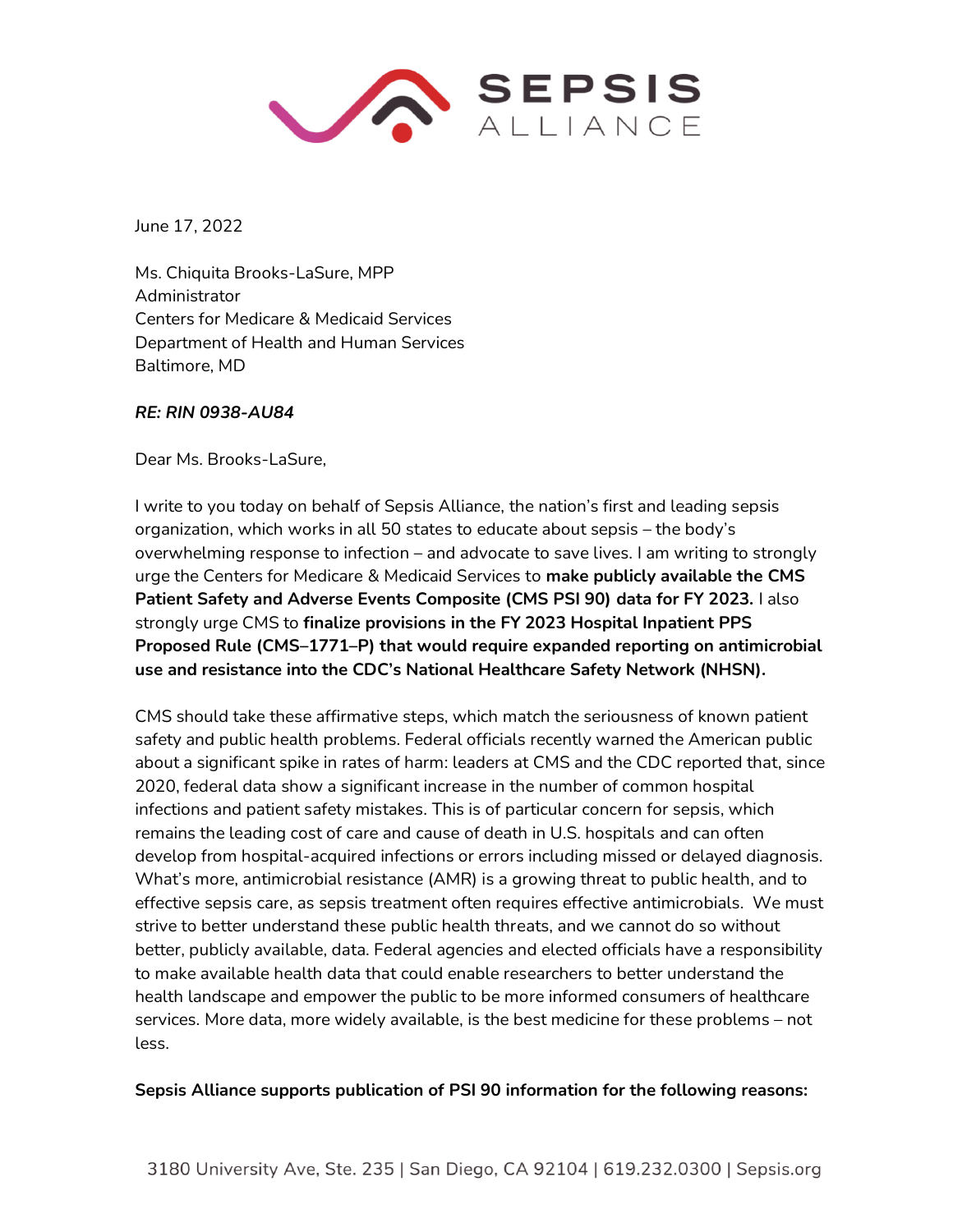

- **Lives lost and patients harmed:** Nearly 25,000 people die, and another 94,000 suffer injuries, each year from the ten preventable medical and surgical complications covered in these data. These deaths and injuries occur from unacceptable complications from surgery, such as blood leakage, kidney harm, breathing failure, sepsis, wounds that split open, and accidental cuts and tears, as well as preventable complications from medical care such as deep bed sores, lung collapse, falls that break a hip, and blood clots. As a nation, we already contend with a lack of consistent reporting and public transparency around sepsis, which is why Sepsis Alliance seeks to create a [National Sepsis Data Trust.](https://www.sepsisregistry.org/) We cannot afford to exacerbate the existing data deficiency and make it more difficult for researchers, public health professionals, and the public to understand sepsis, which constitutes a hidden epidemic in the U.S.
- **CMS is the only source for this data:** Data on these complications is not available to the public from any other source. If CMS does not make this data available, America's families will be in the dark regarding which hospitals put us most at risk. Yet we all shoulder the burden of these dangerous preventable complications: lost life, pain and suffering, lost productivity, and avoidable health costs.
- **Health equity implications:** In a groundbreaking report, Urban Institute researchers found that hospitalized Black patients were far more likely than their white counterparts to experience these medical and surgical complications at the same hospital, and the results were "clinically large." For example, Black patients had 27% higher rate of experiencing sepsis after an operation and 15% higher rate of experiencing a kidney injury requiring dialysis. Black patients also bear twice the burden of sepsis deaths, relative to the size of the Black population, as compared to white patients. PSI 90 data is particularly impactful for populations traditionally the victims of bias.
- **Transparency is important to public trust – especially in times of crisis**: Policymakers have warned the public that dangerous complications increased during the COVID-19 pandemic. Publishing the CMS PSI 90 data will help to rebuild public trust in a precarious public health moment.

**We support the proposed mandatory requirement for NHSN reporting, as described in the FY 2023 IPPS Proposed Rule, for the following reasons:** 

- **AMR is one of the greatest public health threats of our time:** Drug-resistant infections sicken at least 2.8 million people and kill at least 35,000 people in the United States each year. In 2019, there were more deaths worldwide caused by antibiotic-resistant bacteria than those caused by either HIV or malaria.
- **Effective antimicrobials are essential to modern medicine as we know it:**  Clinicians rely heavily on antimicrobials such as antibiotics to treat infections that